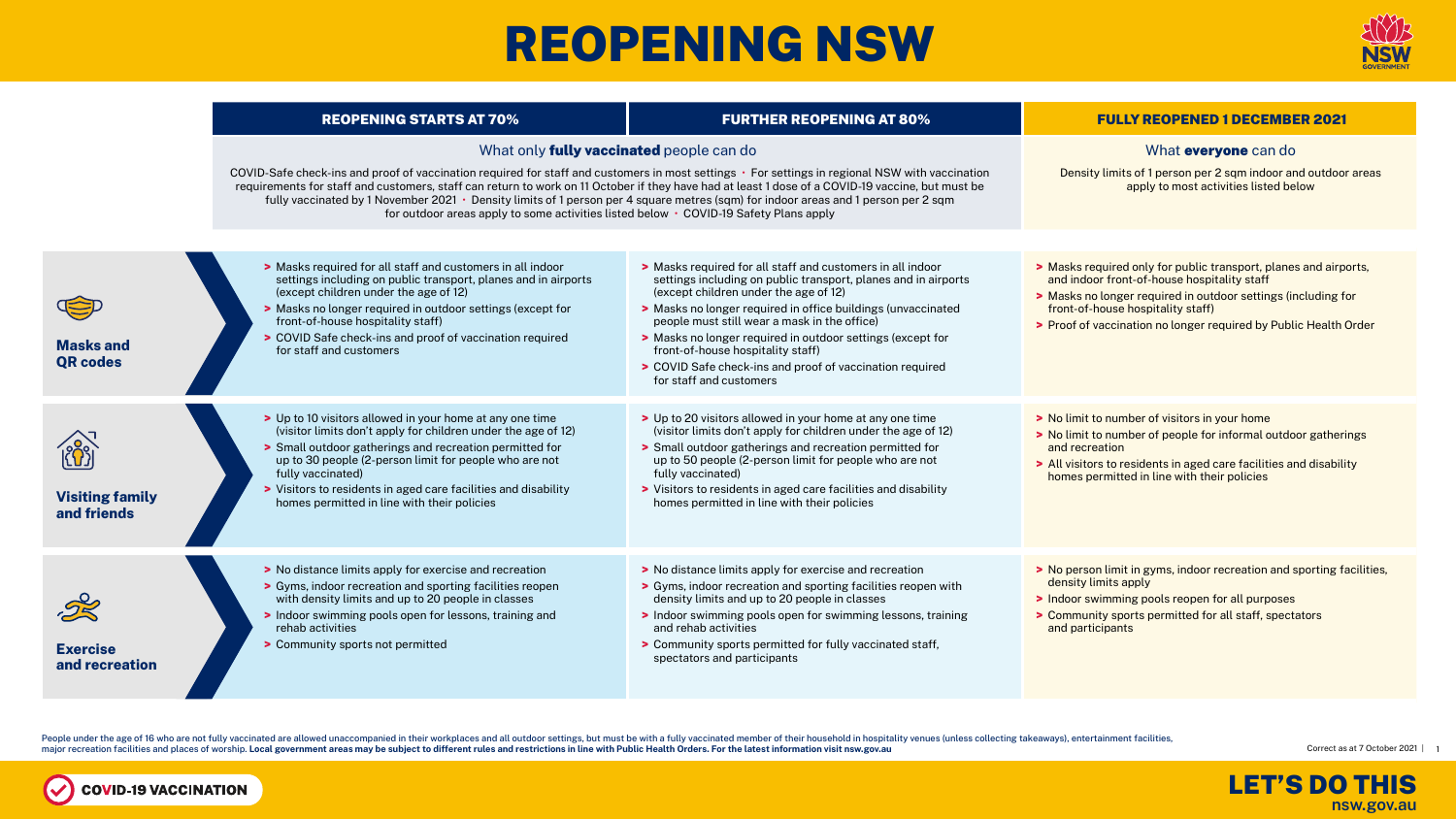### REOPENING NSW





People under the age of 16 who are not fully vaccinated are allowed unaccompanied in their workplaces and all outdoor settings, but must be with a fully vaccinated member of their household in hospitality venues (unless co major recreation facilities and places of worship. **Local government areas may be subject to different rules and restrictions in line with Public Health Orders. For the latest information visit nsw.gov.au**

**COVID-19 VACCINATION** 

 $\sim$ 



|                                                                | <b>REOPENING STARTS AT 70%</b>                                                                                                                                                                                                                                                                                                                                       | <b>FURTHER REOPENING AT 80%</b>                                                                                                                                                                                                                                                                                                                         | <b>FULLY REOPENED 1 DECEMBER 2021</b>                                                                                                                                                                                                                                                                                       |
|----------------------------------------------------------------|----------------------------------------------------------------------------------------------------------------------------------------------------------------------------------------------------------------------------------------------------------------------------------------------------------------------------------------------------------------------|---------------------------------------------------------------------------------------------------------------------------------------------------------------------------------------------------------------------------------------------------------------------------------------------------------------------------------------------------------|-----------------------------------------------------------------------------------------------------------------------------------------------------------------------------------------------------------------------------------------------------------------------------------------------------------------------------|
|                                                                | What only <b>fully vaccinated</b> people can do                                                                                                                                                                                                                                                                                                                      | What <b>everyone</b> can do                                                                                                                                                                                                                                                                                                                             |                                                                                                                                                                                                                                                                                                                             |
| $\sqrt{\frac{1}{2}}$<br><b>Schools</b>                         | > Schools reopen with Level 3 COVID-19 safety measures<br>(visit education.nsw.gov.au)<br>> Staggered approach to return to school starting on 18 October<br>with all students returning to face-to-face learning from<br>25 October 2021                                                                                                                            | Schools reopen with Level 3 COVID-19 safety measures<br>(visit education.nsw.gov.au)<br>> Staggered approach to return to school started on 18 October<br>with all students returning to face-to-face learning from<br>25 October 2021                                                                                                                  | > Students already returned to face-to-face learning                                                                                                                                                                                                                                                                        |
| hun<br><b>Shopping and</b><br>personal services                | > Non-critical retail reopens with density limits (people who<br>are not fully vaccinated can only access non-critical retail<br>via Click & Collect)<br>> Personal services (including hairdressers, spas, beauty and nail<br>salons, tattoo and massage parlours) reopen with density limits<br>for up to 5 clients                                                | > Non-critical retail reopens with density limits (people who<br>are not fully vaccinated can only access non-critical retail<br>via Click & Collect)<br>> No person limit for personal services (including hairdressers, spas,<br>beauty and nail salons, tattoo and massage parlours) reopen with<br>density limits<br>> Sex services premises reopen | > Non-critical retail reopens to all, density limits apply<br>> No person limit for personal services (including hairdressers, spas,<br>beauty and nail salons, tattoo and massage parlours), density<br>limits apply<br>> Sex on premises venues and sex services premises open with<br>density limit of 1 person per 4sqm |
| <b>Restaurants</b><br>and hospitality                          | > Hospitality reopens with density limits for up to 20 people per<br>booking (takeaway only for people who are not fully vaccinated)<br>> No singing indoors (except for performers)<br>> Drinking indoors must be seated, but drinking outdoors may<br>be seated or standing<br>> Dancing permitted outdoors, dancing indoors not permitted<br>(except at weddings) | > Hospitality reopens with density limits for up to 20 people per<br>booking (takeaway only for people who are not fully vaccinated)<br>> No singing indoors (except for performers)<br>> Dancing is permitted indoors (except at nightclubs) and outdoors<br>> Drinking indoors and outdoors may be seated or standing                                 | > No person limit in hospitality settings, density limits apply<br>> Singing and dancing is permitted indoors and outdoors<br>> Drinking indoors and outdoors may be seated or standing                                                                                                                                     |
| $\mathbf{F}^{\text{o}}_{L^{2}}$<br><b>Working</b><br>from home | > Employers allow staff to continue to work from home,<br>if reasonably practicable<br>> Employers require staff who are not fully vaccinated<br>to work from home, if reasonably practicable                                                                                                                                                                        | > Employers allow staff to continue to work from home,<br>if reasonably practicable<br>> Employers require staff who are not fully vaccinated<br>to work from home, if reasonably practicable                                                                                                                                                           | > Employers allow staff to work from home at their discretion                                                                                                                                                                                                                                                               |